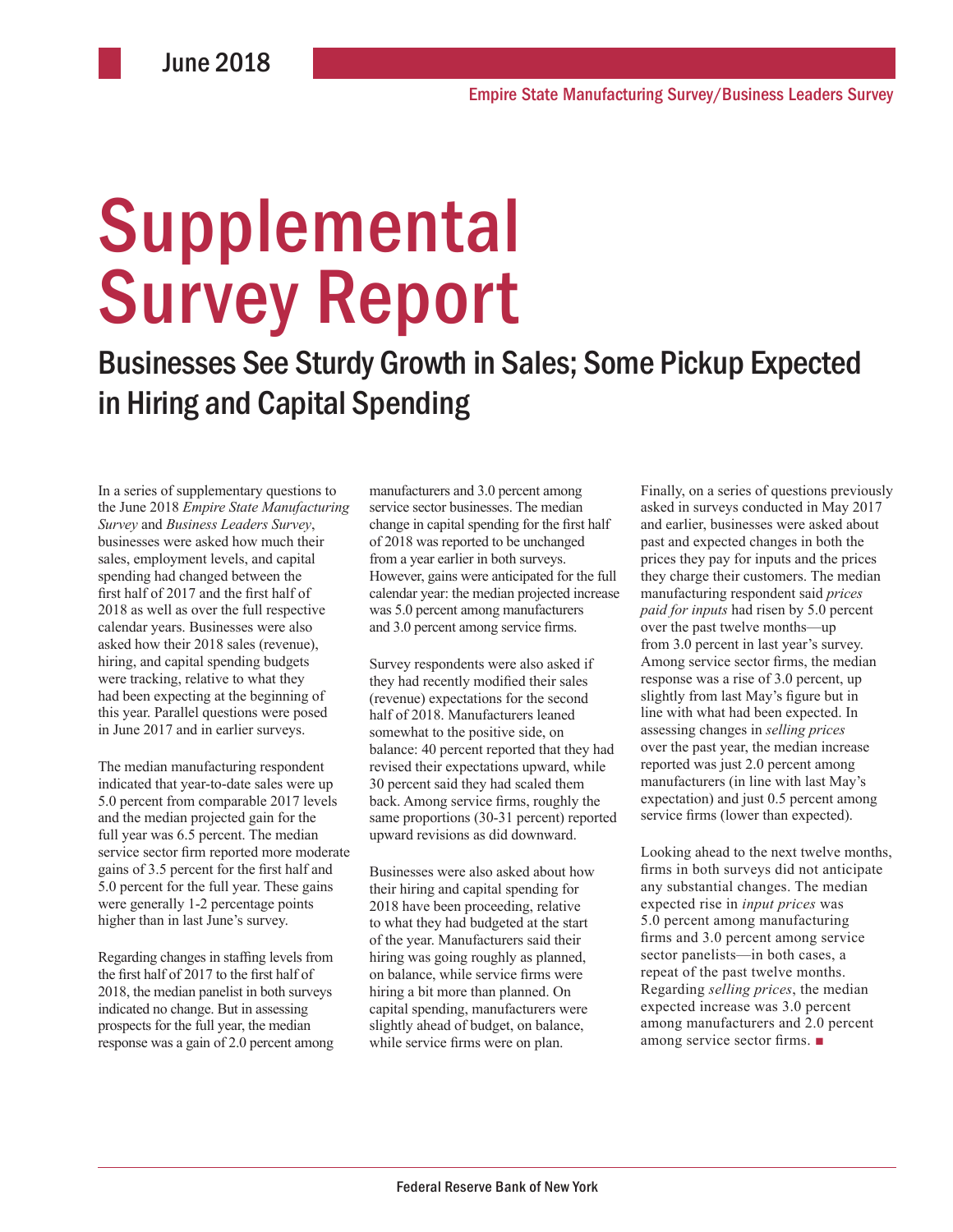### QUESTION 1

**Please estimate the percentage change in your firm's sales, number of employees, and capital spending from 2017 to 2018—both for the first half of the year and what you expect for the full year:**

|                            | <b>Empire State</b><br><b>Manufacturing Survey</b> | <b>Business Leaders</b><br><b>Survey</b> | <b>Empire State</b><br><b>Manufacturing Survey</b> | <b>Business Leaders</b><br><b>Survey</b>   |  |
|----------------------------|----------------------------------------------------|------------------------------------------|----------------------------------------------------|--------------------------------------------|--|
|                            | <b>June 2018</b>                                   |                                          |                                                    | <b>June 2017</b>                           |  |
|                            | Median Percentage Change from 2017 to 2018         |                                          |                                                    | Median Percentage Change from 2016 to 2017 |  |
| <b>Total sales</b>         |                                                    |                                          |                                                    |                                            |  |
| First half of year         | 5.0                                                | 3.5                                      | 4.0                                                | 1.0                                        |  |
| Full year                  | 6.5                                                | 5.0                                      | 5.0                                                | 3.0                                        |  |
| <b>Number of employees</b> |                                                    |                                          |                                                    |                                            |  |
| First half of year         | 0.0                                                | 0.0                                      | 0.0                                                | 0.0                                        |  |
| Full year                  | 2.0                                                | 3.0                                      | 0.0                                                | 1.0                                        |  |
| Capital spending           |                                                    |                                          |                                                    |                                            |  |
| First half of year         | 0.0                                                | 0.0                                      | 0.0                                                | 0.0                                        |  |
| Full year                  | 5.0                                                | 3.0                                      | 0.0                                                | 2.0                                        |  |

### QUESTION 2

**In the past several months, to what extent have you modified your sales (revenue) expectations for the second half of the year?**

|                         | <b>Empire State</b><br><b>Manufacturing Survey</b> | <b>Business Leaders</b><br><b>Survey</b> | <b>Empire State</b><br><b>Manufacturing Survey</b> | <b>Business Leaders</b><br>Survey |
|-------------------------|----------------------------------------------------|------------------------------------------|----------------------------------------------------|-----------------------------------|
|                         | <b>June 2018</b>                                   |                                          | <b>June 2017</b>                                   |                                   |
|                         | <b>Percentage of Respondents</b>                   |                                          | <b>Percentage of Respondents</b>                   |                                   |
| Reduced substantially   | 4.1                                                | 3.9                                      | 4.8                                                | 2.8                               |
| Reduced somewhat        | 25.6                                               | 25.7                                     | 28.8                                               | 41.8                              |
| No change               | 30.6                                               | 39.5                                     | 32.8                                               | 39.7                              |
| Increased somewhat      | 31.4                                               | 28.3                                     | 28.0                                               | 14.9                              |
| Increased substantially | 8.3                                                | 2.6                                      | 5.6                                                | 0.7                               |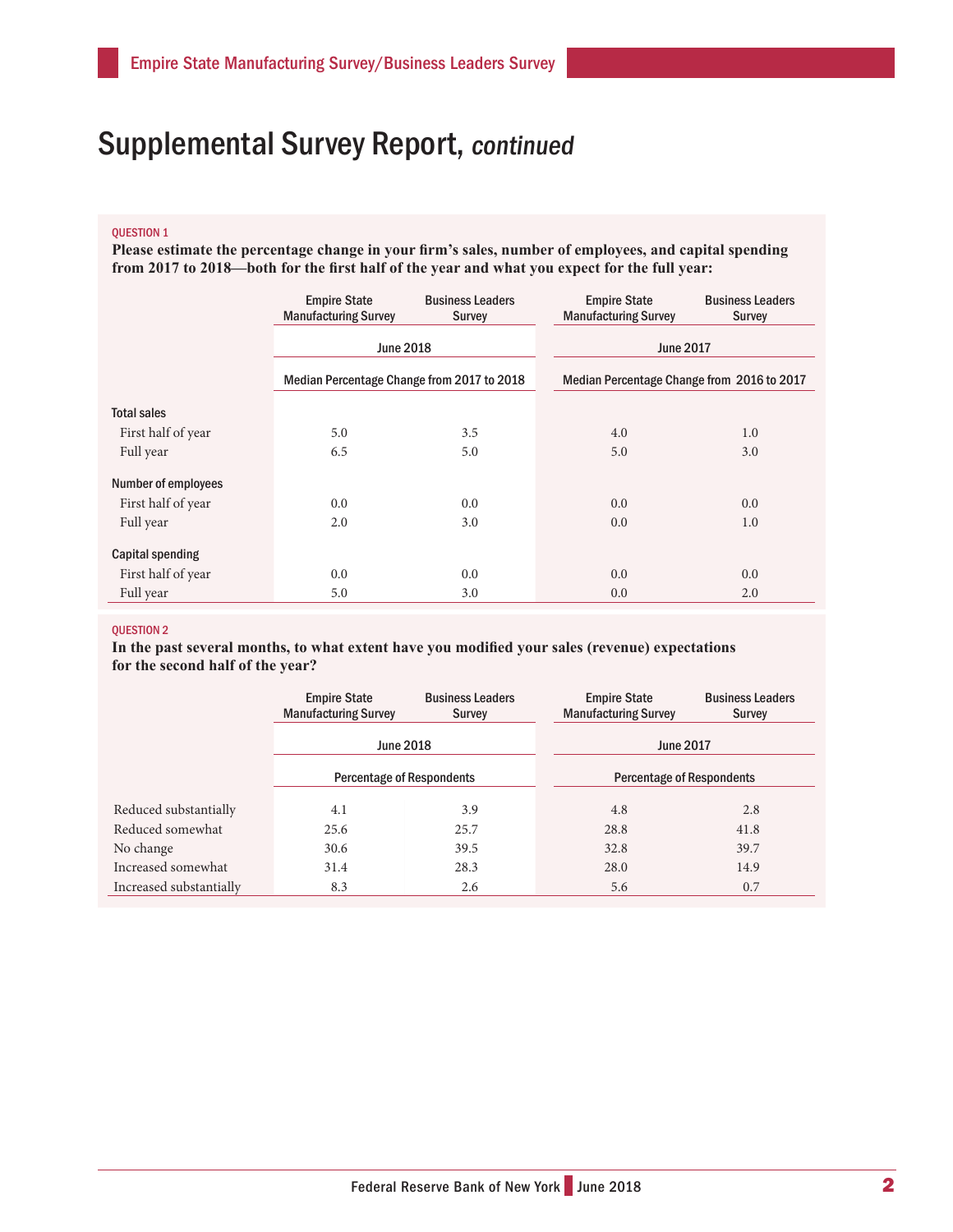### QUESTION 3

**Relative to what you were planning at the beginning of this year, how have your actual hiring and capital spending proceeded thus far this year?**

|                            | <b>Empire State</b><br><b>Manufacturing Survey</b> | <b>Business Leaders</b><br>Survey | <b>Empire State</b><br><b>Manufacturing Survey</b> | <b>Business Leaders</b><br><b>Survey</b> |  |
|----------------------------|----------------------------------------------------|-----------------------------------|----------------------------------------------------|------------------------------------------|--|
|                            | <b>June 2018</b>                                   |                                   |                                                    |                                          |  |
|                            | <b>Actual Hiring</b>                               |                                   | <b>Actual Capital Spending</b>                     |                                          |  |
|                            | <b>Percentage of Respondents</b>                   |                                   | <b>Percentage of Respondents</b>                   |                                          |  |
| Much less than planned     | 5.0                                                | 3.3                               | 1.7                                                | 6.0                                      |  |
| Somewhat less than planned | 17.4                                               | 13.2                              | 12.4                                               | 10.0                                     |  |
| About as planned           | 57.0                                               | 60.3                              | 66.1                                               | 68.0                                     |  |
| Somewhat more than planned | 18.2                                               | 21.9                              | 15.7                                               | 14.0                                     |  |
| Much more than planned     | 2.5                                                | 1.3                               | 4.1                                                | 2.0                                      |  |

### **OUESTION 4**

**By what percentage have your input and selling prices changed over the** *past* **twelve months?** 

|                                   | <b>June 2018</b>                                   |                                   | May 2017                                           |                                          |
|-----------------------------------|----------------------------------------------------|-----------------------------------|----------------------------------------------------|------------------------------------------|
|                                   | <b>Empire State</b><br><b>Manufacturing Survey</b> | <b>Business Leaders</b><br>Survey | <b>Empire State</b><br><b>Manufacturing Survey</b> | <b>Business Leaders</b><br><b>Survey</b> |
|                                   | <b>Median Percentage Change</b>                    |                                   | <b>Median Percentage Change</b>                    |                                          |
| The prices you pay (input prices) | 5.0                                                | 3.0                               | 3.0                                                | 2.0                                      |
| Your selling prices               | 2.0                                                | 0.5                               | 1.5                                                | 1.5                                      |

### QUESTION 5

**By what percentage do you expect your input and selling prices to change over the** *next* **twelve months?** 

|                                   | <b>June 2018</b>                                   |                                   | May 2017                                           |                                          |
|-----------------------------------|----------------------------------------------------|-----------------------------------|----------------------------------------------------|------------------------------------------|
|                                   | <b>Empire State</b><br><b>Manufacturing Survey</b> | <b>Business Leaders</b><br>Survey | <b>Empire State</b><br><b>Manufacturing Survey</b> | <b>Business Leaders</b><br><b>Survey</b> |
|                                   | <b>Median Percentage Change</b>                    |                                   | <b>Median Percentage Change</b>                    |                                          |
|                                   |                                                    |                                   |                                                    |                                          |
| The prices you pay (input prices) | 5.0                                                | 3.0                               | 3.0                                                | 3.0                                      |
| Your selling prices               | 3.0                                                | 2.0                               | 2.0                                                | 2.0                                      |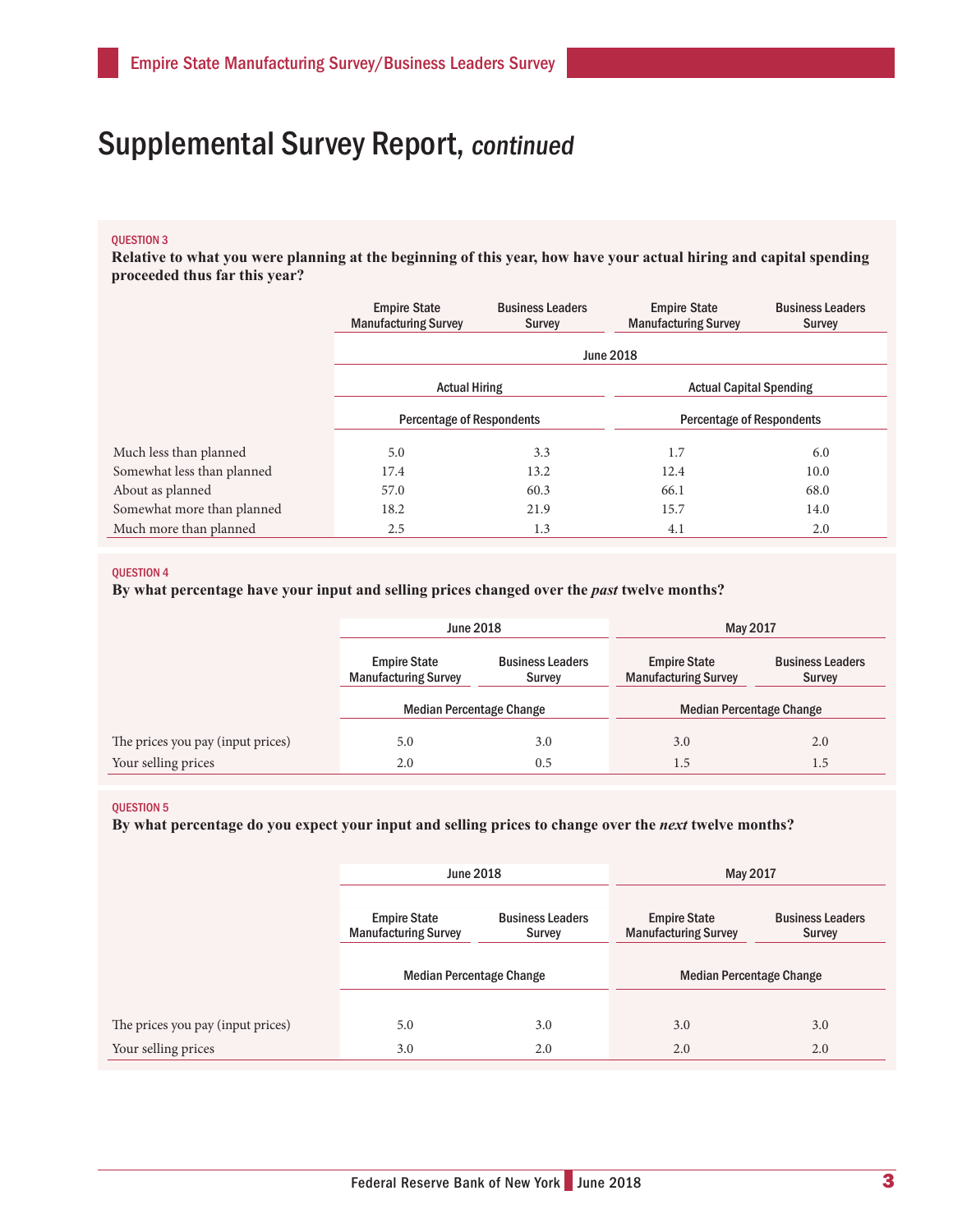### HISTORICAL OVERVIEW FOR QUESTION 1A

**Please estimate the percentage change in your firm's** *sales* **from last year to this year.**

### Survey Conducted in:



### HISTORICAL OVERVIEW FOR QUESTION 1B

**Please estimate the percentage change in your firm's** *employment level* **from last year to this year.** 



*Notes: Manufacturers reported no change in their sales in July 2016; they reported no change in their employment level in*  June 2017, July 2016, July 2015, June 2014, August 2013, and July 2010. Service-sector firms reported no change in their *employment level in July 2016, July 2015, August 2013, July 2012, July 2011, and July 2009.*